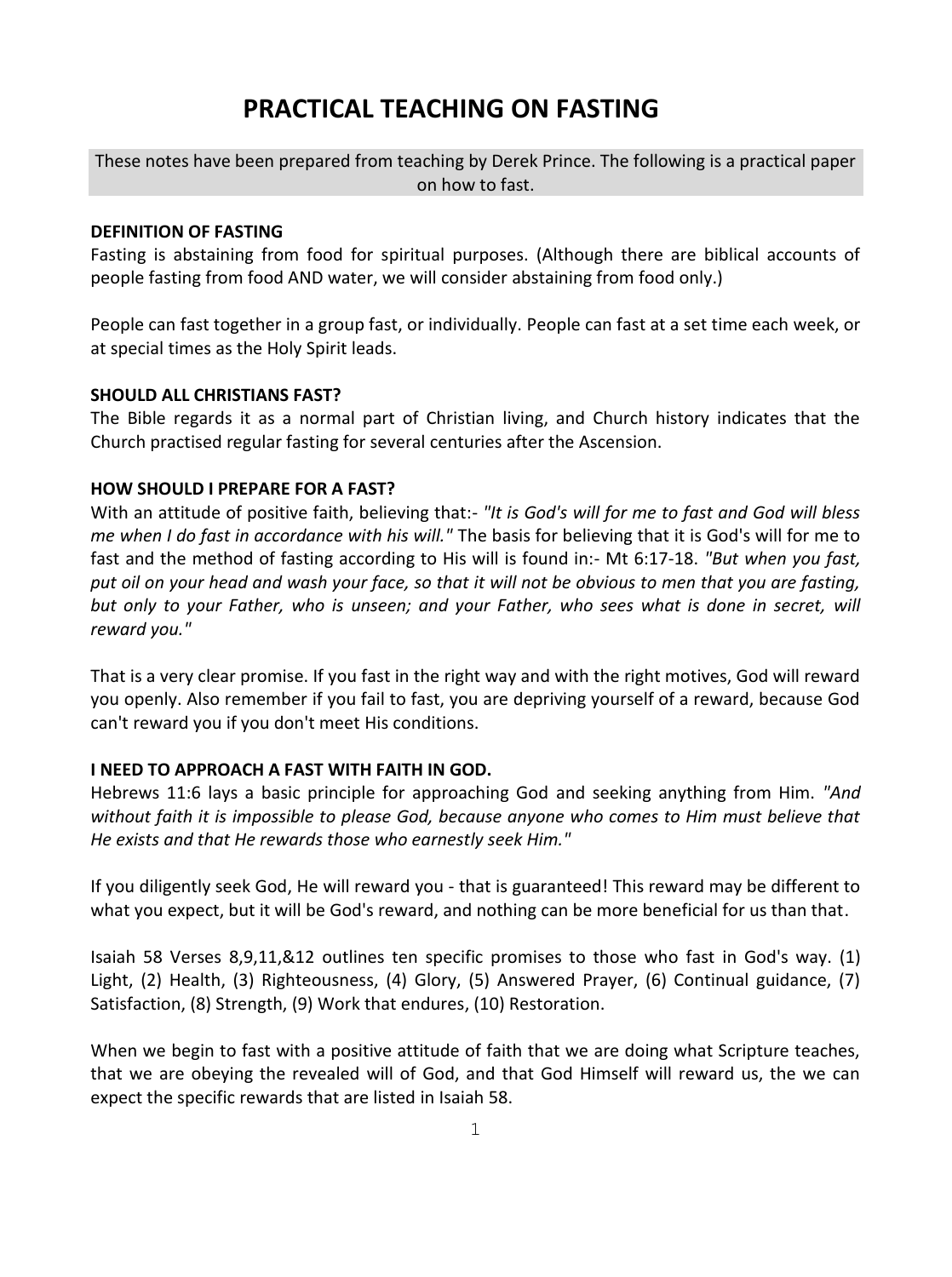Read 1 Corinthians 6:19-20. God has chosen to dwell in the physical body of those who believe in Him. So my body has a very important function. It is a residence of the Holy Spirit and I believe that it is pleasing to God that I keep that residence of the Holy Spirit in the best possible condition. It should be healthy and strong and able to do the things God wants done. Christ has no body on earth except our bodies. Our bodies are the instruments that He uses for His will in the earth, and I have become convinced that God expects us to keep our bodies strong and as healthy as we can.

# **WHO SHOULD EXERCISE CAUTION WHEN FASTING?**

If you have certain types of physical problems, e.g. diabetes, or if you are on some kind of regular medication, you should consult your doctor and get his advice before you begin to fast. There will be some people who will not be able to practice fasting. I believe that it is the responsibility of other Christians to fast for those who cannot.

# **WHAT IS THE PURPOSE OF FASTING?**

Before fasting choose your objectives in fasting. Here are some Biblical objectives:-

**First:-** To humble yourself before God. David said "I humbled my soul with fasting."

God will not humble us as He has told us to humble ourselves. If you fast with the right motive, and in faith, you can humble yourself, and when you do this God will lift you up.

**Second:-** Another motive is to come closer to God. James 4:8 says:- "Come near to God and He will come near to you."

**Third:-** To understand God's word. When you fast God will give you greater and deeper understanding of His word.

**Fourth:-** To find God's will and to receive direction in your life.

**Fifth:-** To seek healing or deliverance from evil spirits. Jesus said about one kind of evil spirit:- "This kind can come out only come out by prayer and fasting." (Mk 9:29 - see footnote.) Before Jesus Himself entered on His ministry of healing and deliverance, He fasted and prayed for forty days.

**Sixth:-** When we need God's intervention in some particular crisis, or when some tremendous problem has arisen, which we can't handle by ordinary means.

**Seventh:-** To intercede and pray on behalf of others. e.g. An unsaved relative. Are you willing to do something that will cost you on behalf of your loved one?

# **WHAT HAPPENS DURING A FAST?**

On a practical level, one important thing is to guard against constipation. If you know you are going too fast, make your last meal or two something which will prevent you from becoming constipated.

Here are some other practical considerations:-

**First:-** During your fast take extra time for Bible reading and prayer. Bible reading should come first because this "anoints your spirit" and gets your mind in line with God. Your prayer will normally be much more effective after Bible reading.

**Second:-** Guard against spiritual attack. The real sacrifice in fasting is not going without food; it is the fact that when you really begin to seek God, pray and fast for things that matter, Satan is going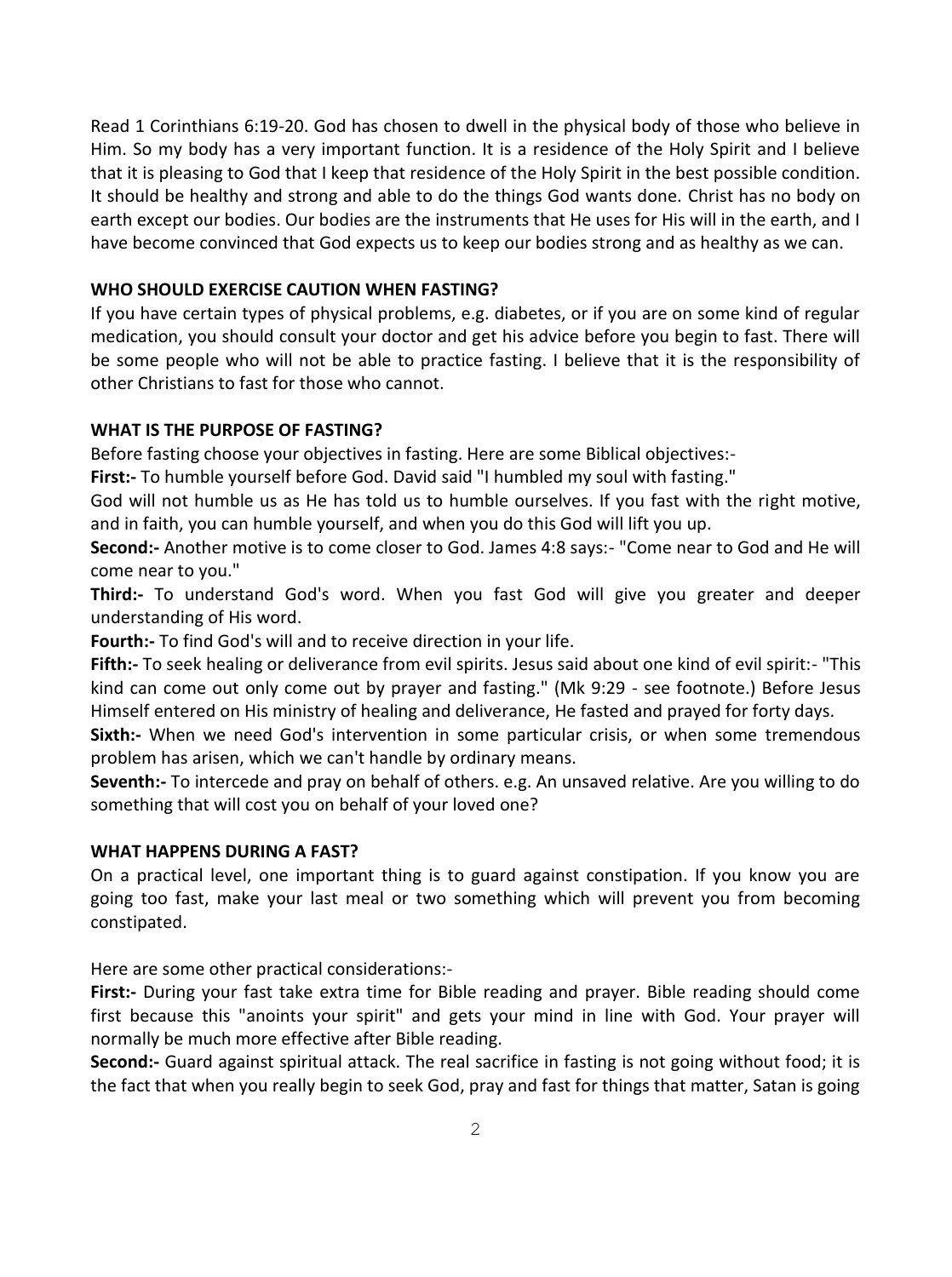to turn extra spiritual forces loose against you. You will find that strange oppressions begin to come over you - doubt, fear, or loneliness. You may somehow feel yourself in a dark place - or you may lose some of the usual feelings of joy, peace and happiness that you normally have as a Christian. Don't get worried if this happens. In fact, it's a kind of back-handed compliment from the devil. It means that you are worrying him, and he's out to prevent you from going through with your objectives. Don't yield to these emotions. Don't let feelings dictate to you. Bear in mind the great basic truth of the Word of God: God is on your side; God loves you; God is a rewarder of those who diligently seek Him. This is true whether you feel it or not. Don't let feelings turn you away.

**Thirdly:-** Don't put on a religious act. Don't let everybody know that you are fasting. Some people will have to know, but don't make a show of it. Don't make a display of it. Do it as quietly and as unostentatiously as possible.

Remember, normally speaking, with a few exceptions, fasting does not prevent you from doing the things that you would ordinarily be doing.

### **WHAT ABOUT UNPLEASANT PHYSICAL REACTIONS?**

Because of current lifestyles, most people will experience some type of physical reactions in the early stages of the fast. Some common ones are headaches - and they can be very severe dizziness, and nausea.

If you are fasting for a day you are liberating your blood from normal digestive duties, to do a lot of clean up jobs which badly need doing, but which never were done because your blood had to spend its time digesting food.

In fact to overeat is to reduce your physical energy. When you go beyond what you need in food, you are simply making your body do extra, unnecessary work digesting unneeded food.

If you can find the faith to do it, praise God. "Thank you God for my headache. I realize that my blood is there doing something that needs to be done a long while ago." Don't stop your fast. If you do you have let the devil defeat you.

When you fast do so resolutely. You had better make up your mind that you are going to do it and don't leave open the possibility that you might have that meal after all because then the devil will be at you all the time to have that meal. If you have made up your mind not to eat again today and dismiss that possibility from your mind, it's much easier.

At meal times you may feel real hunger pains. Actually, you don't need food, but your stomach operates by habit. In about an hour you will find that your hunger pains will go without you having eaten. It was just habit. If you want to fool your stomach take a couple of glasses of water.